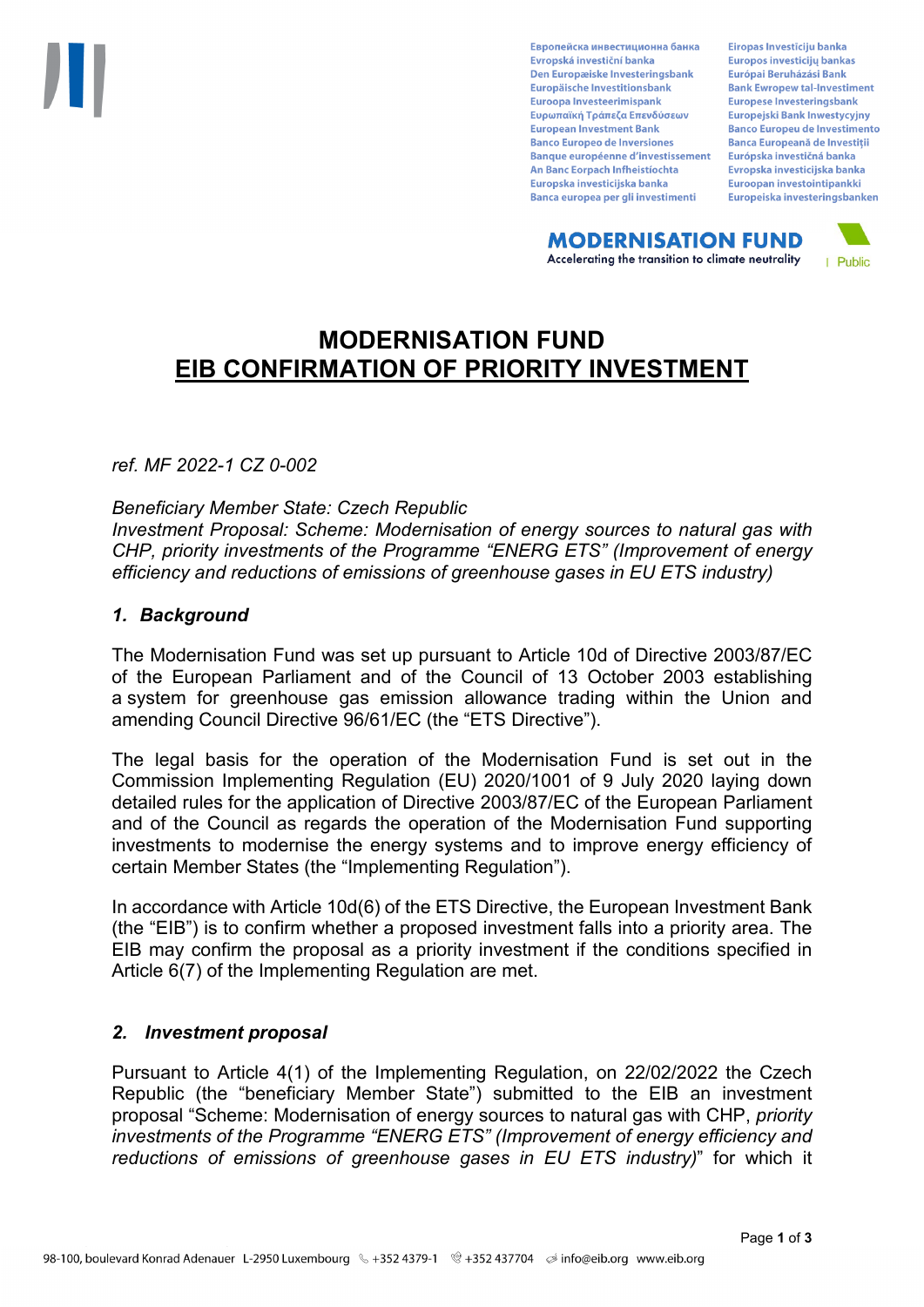

envisages a contribution from the Modernisation Fund (Modernisation Fund reference number MF 2022-1 CZ 0-002).

The investment proposal concerns a scheme for the period 2022-2030 relating to the modernisation (reconstruction or replacement) of energy sources in industry under EU ETS into high efficiency combined heat and power (CHP) generation with fuels switch from solid fossil fuels to natural gas.

The beneficiary Member State has requested funding of EUR 20 000 000 for a disbursement under the proposed scheme.

The beneficiary Member State has indicated an expected Modernisation Fund funding for the investment proposal of EUR 76 000 000.

The objective is to increase energy efficiency and reduce greenhouse gas emissions in the EU ETS industry in the Czech Republic by providing investment subsidies for the transition of old coal and lignite based sources into natural gas high-efficiency CHP.

The scheme is aligned with the objectives of the National Energy and Climate Plan (NECP) for the Czech Republic.

## *3. Compliance with the conditions for priority investment*

- a) The beneficiary Member State has demonstrated that the investment complies with the requirements laid down in Article 10d(1) of the ETS Directive as it supports the modernisation of the energy system and it is in line with the objectives and measures set out in its NECP.
- b) According to the information provided by the beneficiary Member State and pursuant to Article 10d(2) Directive 2003/87/EC, the investment is considered as a priority investment as it falls under the priority area "the improvement of energy efficiency, except energy efficiency relating to energy generation using solid fossil fuels".
- c) The beneficiary Member State has sufficient funds available for the requested disbursement according to the statement of the available funds referred to in Article 5(1) of the Implementing Regulation and after deduction of any amounts to be disbursed for investments already confirmed in accordance with Article 6(9) of the Implementing Regulation.
- d) The beneficiary Member State has provided evidence that the measures under the investment proposal:
	- are exempted from the State aid notification in accordance with Commission Regulation (EU) No 651/2014 of 17 June 2014 declaring certain categories of aid compatible with the internal market in application of Articles 107 and 108 of the Treaty on the Functioning of the European Union; or